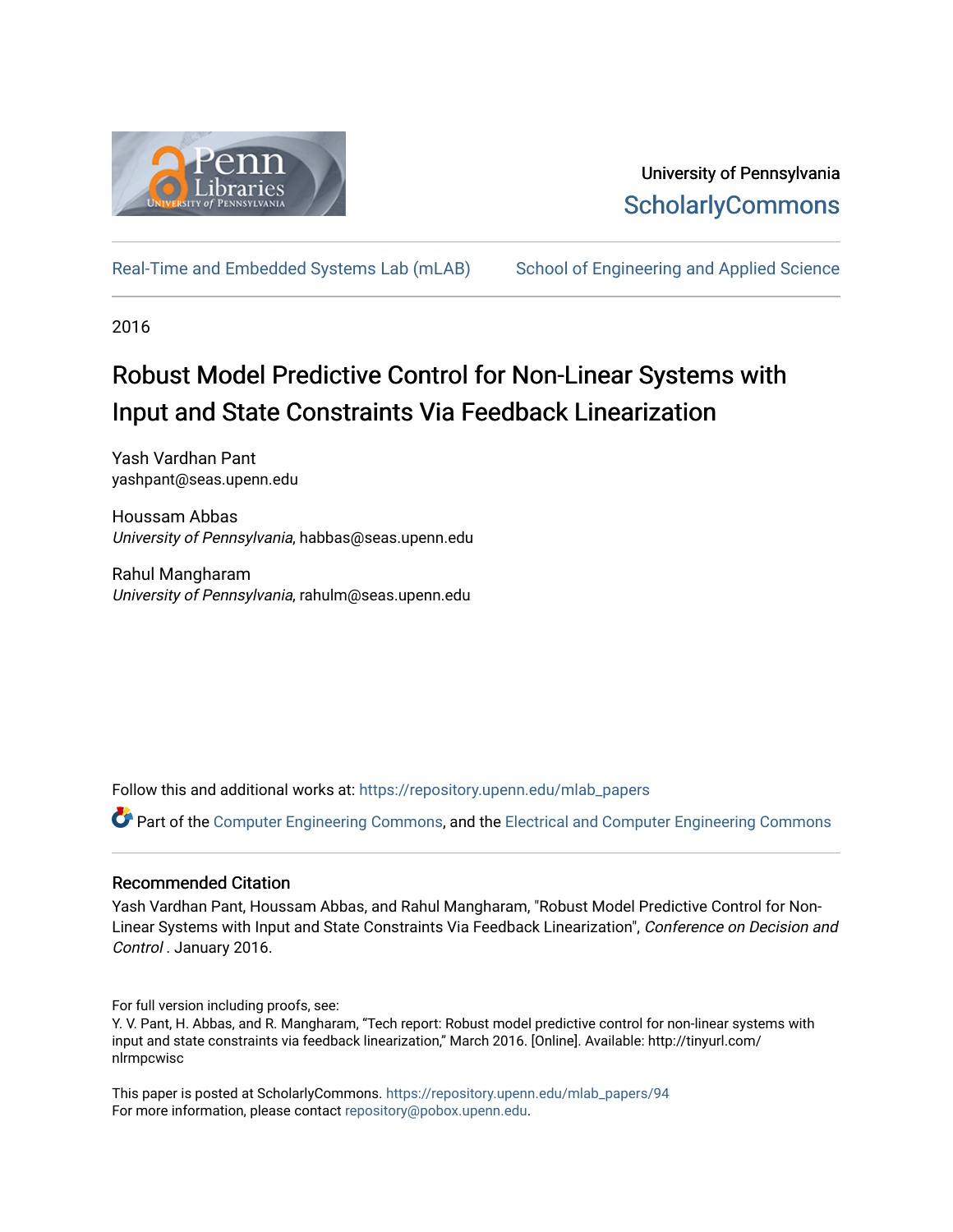## Robust Model Predictive Control for Non-Linear Systems with Input and State Constraints Via Feedback Linearization

## **Abstract**

Robust predictive control of non-linear systems under state estimation errors and input and state constraints is a challenging problem, and solutions to it have generally involved solving computationally hard non-linear optimizations. Feedback linearization has reduced the computational burden, but has not yet been solved for robust model predictive control under estimation errors and constraints. In this paper, we solve this problem of robust control of a non-linear system under bounded state estimation errors and input and state constraints using feedback linearization. We do so by developing robust constraints on the feedback linearized system such that the non-linear system respects its constraints. These constraints are computed at run-time using online reachability, and are linear in the optimization variables, resulting in a Quadratic Program with linear constraints. We also provide robust feasibility, recursive feasibility and stability results for our control algorithm. We evaluate our approach on two systems to show its applicability and performance.

### Keywords

Non-linear Control, Feedback Linearization, Predictive Control, Robust Control, Constrained System

## **Disciplines**

Computer Engineering | Electrical and Computer Engineering

### **Comments**

For full version including proofs, see:

Y. V. Pant, H. Abbas, and R. Mangharam, "Tech report: Robust model predictive control for non-linear systems with input and state constraints via feedback linearization," March 2016. [Online]. Available: http://tinyurl.com/nlrmpcwisc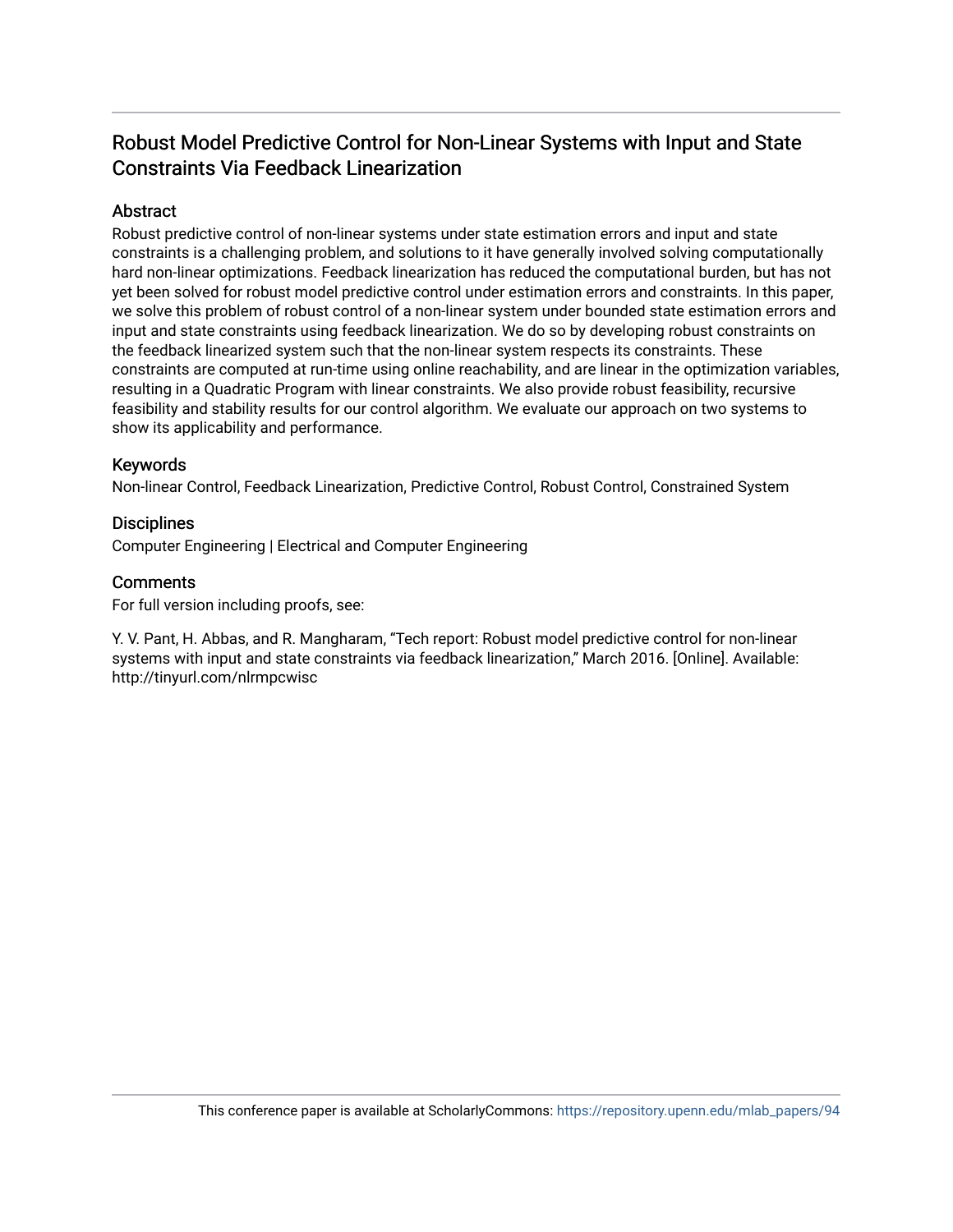## Robust Model Predictive Control for Non-Linear Systems with Input and State Constraints Via Feedback Linearization

Yash Vardhan Pant, Houssam Abbas, Rahul Mangharam

*Abstract*— Robust predictive control of non-linear systems under state estimation errors and input and state constraints is a challenging problem, and solutions to it have generally involved solving computationally hard non-linear optimizations. Feedback linearization has reduced the computational burden, but has not yet been solved for robust model predictive control under estimation errors and constraints. In this paper, we solve this problem of robust control of a non-linear system under bounded state estimation errors and input and state constraints using feedback linearization. We do so by developing robust constraints on the feedback linearized system such that the non-linear system respects its constraints. These constraints are computed at run-time using online reachability, and are linear in the optimization variables, resulting in a Quadratic Program with linear constraints. We also provide robust feasibility, recursive feasibility and stability results for our control algorithm. We evaluate our approach on two systems to show its applicability and performance.

#### I. INTRODUCTION

In this paper we are concerned with the problem of controlling nonlinear dynamical systems  $S$  of the form  $\dot{x} =$  $f(x) + G(x)u$  under state and input constraints, and subject to errors in the state estimate. This problem is formulated as

$$
\min_{\mathbf{x}, \mathbf{u}} l(\mathbf{x}, \mathbf{u})
$$
\ns.t.  $\dot{x} = f(x) + G(x)u$   
\n $x \in X, u \in U$ \n(1)

where  $l(\mathbf{x}, \mathbf{u})$  is a cost function whose minimization over the state and input trajectories x and u ensures stability of the system. Sets  $X \subset \mathbb{R}^{n_x}$  and  $U \subset \mathbb{R}^{n_u}$  encode constraints on the state (e.g., safety) and the input. The input  $u = u(\hat{x})$  is a function of a state estimate that in general differs from the true state of the system.

The application of Model Predictive Control (MPC) to nonlinear systems involves the repeated solution of generally non-quadratic, non-convex optimizations. Various approaches for solving (or approximately solving) the optimizations and their trade-offs are reviewed in [1]. Another approach is to first *feedback linearize* the system S [2]: namely, the applied control  $u = u(x, v)$  is designed in such a way that the resulting closed-loop dynamics  $S_{fl}$  are now *linear*:  $S_{fl}$  :  $\dot{z} = Az + Bv$ . The input v to the linearized dynamics can now be computed so as to optimize system performance and ensure stability. The state z of the linearized system  $S_{fl}$  is related to the state x of the nonlinear system S via a (system-specific) function  $T: z = T(x)$ .

Previous work on nonlinear MPC with feedback linearization assumed the state  $x(t)$  is perfectly known to the controller at any moment in time [3]. However in many cases, only a state estimate  $\hat{x}(t)$  is available, and  $\hat{x}(t) \neq x(t)$ , and we handle such cases. Robust MPC (RMPC) has been investigated as a way of handling state estimation errors for linear [4] and nonlinear systems [5], [6], but not via feedback linearization. In particular, for non-linear systems, [5] develops a non-linear MPC with tube-like constraints for robust feasibility, but involves solving two (non-convex) optimal control problems. In [6], the authors solve a nonlinear Robust MPC through a bi-level optimization that involves solving a non-linear, non-smooth optimization which is challenging. [6] also guarantees a weaker form of recursive feasibility than [4] and what we guarantee in this work. In [7] the authors approximate the non-linear dynamics of a quadrotor by linearizing it around hover and apply the RMPC of [4] to the linearized dynamics. This differs significantly from our approach, where we formulate the RMPC on the *feedback* linearized dynamics directly, and not on the dynamics obtained via Jacobian linearization of the non-linear system. Existing work on MPC via feedback linearization and input/state constraints has also assumed that either  $T$  is the identity [3], or, in the case of uncertainties in the parameters, that there are no state constraints [8]. A non-identity  $T$  is problematic when the state is not perfectly known, since the state estimation error  $e = \hat{x} - x$  maps to the linearized dynamics via  $T$  in non-trivial ways, greatly complicating the analysis. In particular, the error bounds for the state estimate in z-space now depend on the current nonlinear state  $x$ . One of the complications introduced by feedback linearization is that the bounds on the input ( $u \in U$ ) may become a non-convex state-dependent constraint on the input v to  $S_{fl}: V = \{ \underline{v}(x, U) \le v \le \mathbf{v}(x, U) \}.$  In [3] forward reachability is used to provide inner convex approximations to the input set  $V$ . A non-identity  $T$  increases the computational burden since the non-linear reach set must be computed (with an identity  $T$ , the feedback linearized reach set is sufficient).

*Contributions*: We develop a feedback linearization solution to the above control problem, with state estimation errors, input and state constraints, and non-identity  $T$ . To the best of our knowledge, this is the first feedback linearization solution to this problem. The resulting control problem is solved by RMPC with time-varying linear constraint sets.

The paper is organized as follows: in the next section we formulate the feedback linearized control problem. In Sec.

<sup>\*</sup>This work was supported by STARnet a Semiconductor Research Corporation program sponsored by MARCO and DARPA, NSF MRI-0923518 and the US Department of Transportation University Transportation Center Program

The Department of Electrical and Systems Engineer-<br>g, University of Pennsylvania, Philadelphia, U.S.A. ing, University of Pennsylvania, Philadelphia, {yashpant,habbas,rahulm}@seas.upenn.edu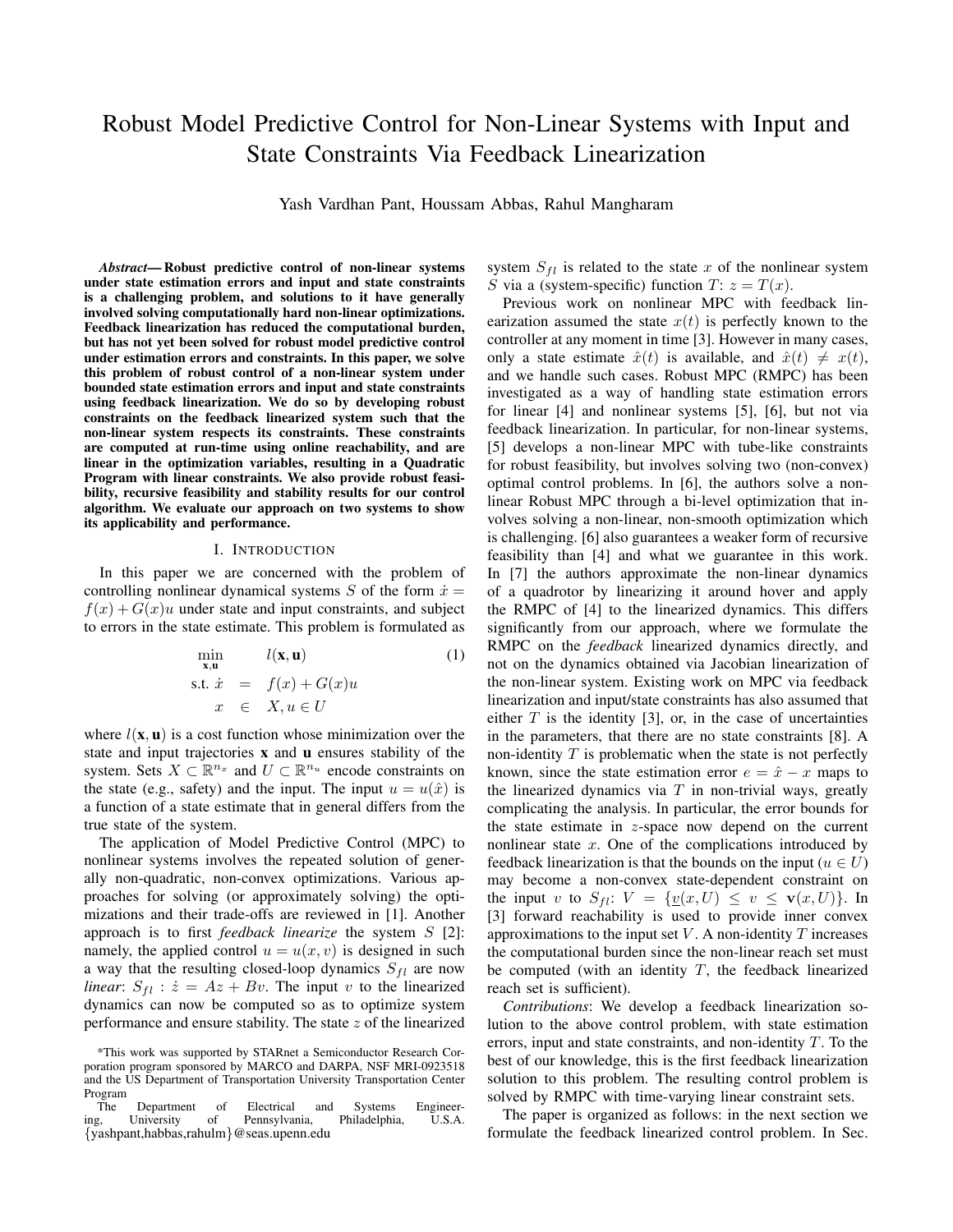III, we describe the RMPC algorithm we use to solve it, and prove that it stabilizes the nonlinear system. Sec. IV shows how to compute the various constraint sets involved in the RMPC formulation, and Sec. V applies our approach to an example. Sec. VI concludes the paper. An online technical report [9] contains proofs and more examples.

#### II. PROBLEM FORMULATION

A common method for control of nonlinear systems is Feedback linearization [2]. Briefly, in feedback linearization, one applies the feedback law  $u(x, v) = R(x)^{-1}(-b(x) + v)$ to (1), so that the resulting dynamics, expressed in terms of the transformed state  $z = T(x)$ , are linear time-invariant:

$$
S_{fl} : \dot{z} = A_c z + B_c v \tag{2}
$$

By using the remaining control authority in v to control  $S_{fl}$ , we can effectively control the non-linear system for, say, stability or reference tracking.  $T$  is a diffeomorphism [2] over a domain  $D \subset X$ . The original and transformed states, x and z, have the same dimension, as do u and v, i.e.  $n_x = n_z$  and  $n_u = n_v$ . Because we are controlling the feedback linearized system, we must find constraint sets  $Z$  and  $V$  for the state z and input v, respectively, such that  $(z, v) \in Z \times V \implies$  $(T^{-1}(z), u(T^{-1}(z), v)) \in X \times U$ . We assume that the system (1) has no zero dynamics [2] and all states are controllable. In case there are zero dynamics, then our approach is applicable to the controllable subset of the states as long as the span of the rows of  $G(x)$  is involutive [2].

For feedback linearizing and controlling (1), only a periodic state estimate  $\hat{x}$  of x is available. This estimate is available periodically every  $\tau$  time units, so we may write  $\hat{x}_k := \hat{x}(k\tau) = x_k + e_k$ , where  $x_k$  and  $e_k$  are sampled state and error respectively. We assume that  $e_k$  is in a bounded set  $E$  for all  $k$ . This implies that the feedback linearized system can be represented in discrete-time:  $z_{k+1} = Az_k + Bz_k$ .

The corresponding z-space estimate  $\hat{z}_k$  is  $\hat{z}_k = T(\hat{x}_k)$ . In general the z-space error  $\tilde{e}_k := T(\hat{x}_k) - T(x_k)$  is bounded for every k but does not necessarily lie in E. Let  $E_k$  be the set containing  $\tilde{e}_k$ : in Sec. IV-C we show how to compute it. Because the linearizing control operates on the state estimate and not  $x_k$ , we add a process noise term to the linearized, discrete-time dynamics. Our system model is therefore

$$
z_{k+1} = Az_k + Bv_k + w_k \tag{3}
$$

where the noise term  $w_k$  lies in the bounded set W for all  $k$ . An estimate of  $W$  can be obtained using the techniques of this paper. The problem (1) is therefore replaced by:

$$
\min_{\mathbf{z}, \mathbf{v}} \qquad q(\mathbf{z}, \mathbf{v}) = \sum_{k=0}^{\infty} z_k^T Q z_k + v_k^T R v_k \qquad (4)
$$
\n
$$
\text{s.t. } z_{k+1} = Az_k + B v_k + w_k
$$
\n
$$
z_k \in Z, v_k \in V, w_k \in W
$$

In general, the cost function  $l(\mathbf{x}, \mathbf{u}) \neq q(\mathbf{z}, \mathbf{v})$ . The objective function in (4) is a choice the control designer makes. For more details and when the quadratic form of  $q(\mathbf{z}, \mathbf{v})$  is justified, see [3]. In Thm. 2, we show that minimizing this cost function,  $q(\mathbf{z}, \mathbf{v})$ , implies stability of the system.

It is easy to derive the dynamics of the state estimate  $\hat{z}_k$ :

$$
\hat{z}_{k+1} = z_{k+1} + \tilde{e}_{k+1}
$$
\n
$$
= Az_k + Bv_k + w_k + \tilde{e}_{k+1}
$$
\n
$$
= A\hat{z}_k + Bv_k + (w_k + \tilde{e}_{k+1} - A\tilde{e}_k)
$$
\n
$$
= A\hat{z}_k + Bv_k + \hat{w}_{k+1}
$$
\n(5)

where  $\hat{w}_{k+1} = w_k + \tilde{e}_{k+1} - A\tilde{e}_k$ , and lies in the set  $\widehat{W}_{k+1} :=$  $W \oplus E_{k+1} \oplus (-AE_k).$ 

*Example 1:* Consider the 2D system

$$
\dot{x}_1 = \sin(x_2), \dot{x}_2 = -x_1^2 + u \tag{6}
$$

The safe set for x is given as  $X = \{|x_1| \leq \pi/2, |x_2| \leq \pi/3\},\$ and the input set is  $U = [-2.75, 2.75]$ . For the measurement  $y = h(x) = x_1$ , the system can be feedback linearized on the domain  $D = \{x | \cos(x_2) \neq 0\}$ , where it has a relative degree of  $\rho = 2$ . The corresponding linearizing feedback input is  $u = -\tan(x_2) + (\cos(x_2))v$ . The feedback linearized system is  $\dot{z}_1 = z_2, \dot{z}_2 = v$ , where T is given by  $z = T((x_1, x_2)) =$  $(x_1, \sin(x_2))$ . We can analytically compute the safe set in z-space as  $Z = T(X) = \{ |z_1| \leq \pi/2, |z_2| \leq 0.8660 \}.$ 

For a more complicated  $T$ , it is not possible to obtain analytical expressions for  $Z$ . The computation of  $Z$  in this more general case is addressed in the online appendix [9].

Notation. Given two subsets  $A, B$  of  $\mathbb{R}^n$ , their *Minkowski sum* is  $A \oplus B := \{a + b \mid a \in A, b \in B\}$ . Their *Pontryagin difference* is  $A \ominus \tilde{B} = \{c \in \mathbb{R}^n \mid c+b \in A \,\forall b \in B\}$ . Given integers  $n \le m$ ,  $[n : m] := \{n, n+1, ..., m\}.$ 

**Assumption.** Our approach applies when  $X, U, E$  and W are arbitrary convex polytopes (i.e. bounded intersections of half-spaces). For the sake of simplicity, in this paper we assume they are all hyper-rectangles that contain the origin

#### III. ROBUST MPC FOR THE FEEDBACK LINEARIZED SYSTEM

Following [4], [10], we formulate a Robust MPC (RMPC) controller of (4) via *constraint restriction*. We outline the idea before providing the technical details. The key idea is to move the effects of estimation error  $\tilde{e}_k$  and process noise  $w_k$  (the 'disturbances') to the constraints, and work with the nominal (i.e., disturbance-free) dynamics:  $\bar{z}_{k+1} =$  $A\bar{z}_k + Bv_k$ ,  $\bar{z}_0 = \hat{z}_0$ . Because we would be optimizing over disturbance-free states, we must account for the noise in the constraints. Specifically, rather than require the next (nominal) state  $\bar{z}_{k+1}$  to be in Z, we require it to be in the shrunk set  $Z \ominus W_{k+1|k} \ominus E_{k+1|k}$ : by definition of Pontryagin difference, this implies that whatever the actual value of the noise  $\hat{w}_{k+1} \in W_{k+1|k}$  and of the estimation error  $\tilde{e}_{k+1} \in$  $E_{k+1|k}$ , the actual state  $z_{k+1}$  will be in Z. This is repeated over the entire MPC prediction horizon  $j = 1, \ldots, N$ , with further shrinking at every step. For further steps  $(j > 1)$ , the process noise  $\hat{w}_{k+j|k}$  is propagated through the dynamics, so the shrinking term  $\widehat{W}$  is shaped by a stabilizing feedback controller  $\bar{z} \mapsto K\bar{z}$ . At the final step ( $j = N + 1$ ), a terminal constraint is derived using the worst case estimation error set  $E_{max}$  and a global inner approximation for the input constraints, Vinner−global.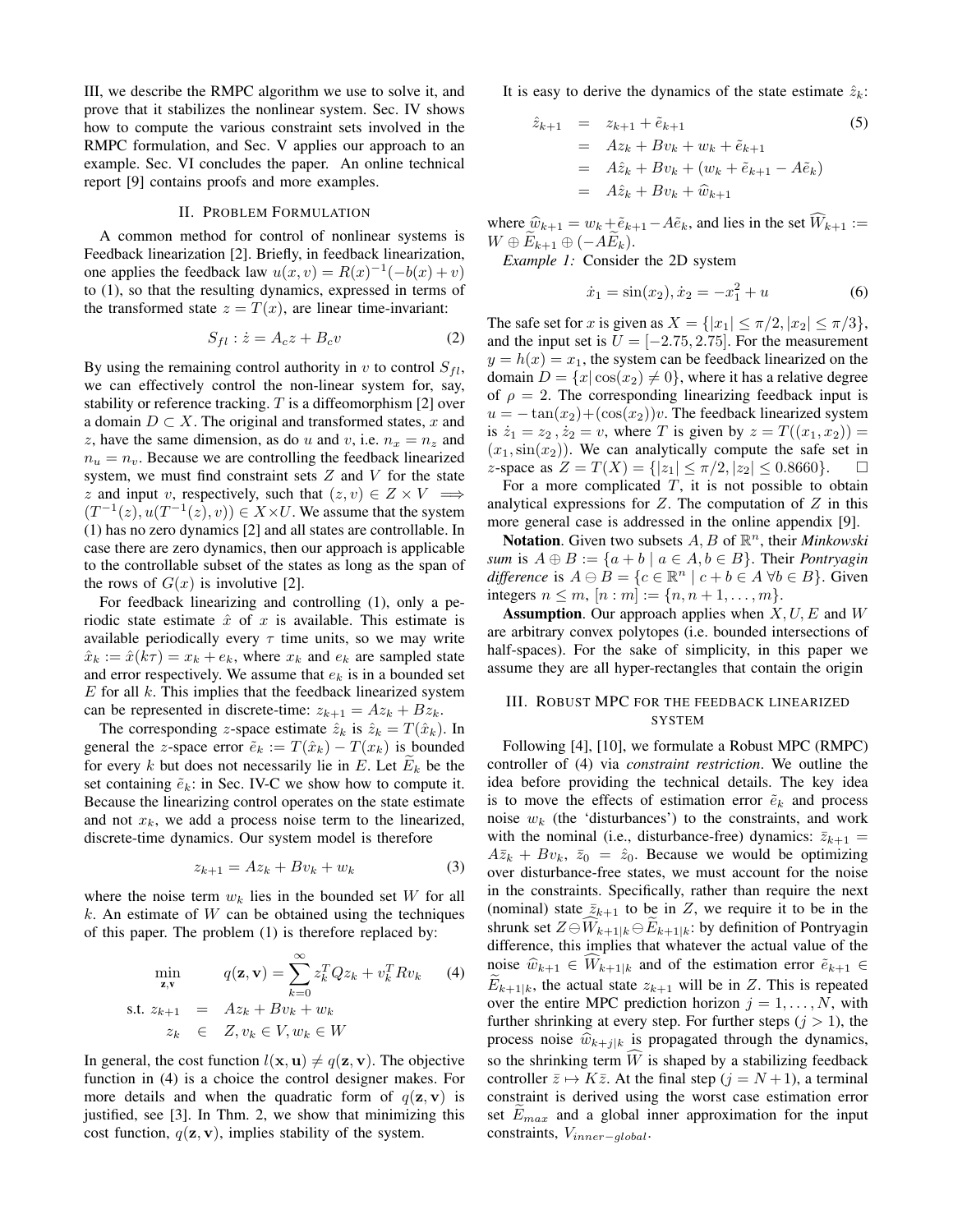Through this successive constraint tightening we ensure robust safety and feasibility of the feedback linearized system (and hence of the non-linear system). Since we use just the nominal dynamics, and show that the tightened constraints are linear in the state and inputs, we still solve a Quadratic Program (QP) for the RMPC optimization. The difficulty of applying RMPC in our setting is that the amounts by which the various sets are shrunk vary with time because of the time-varying state estimation error, are state-dependent, and involve set computations with the non-convexity preserving mapping  $T$ . One of our contributions in this paper is to establish recursive feasibility of RMPC with time-varying constraint sets.

The RMPC optimization  $\mathbb{P}_k(\hat{z}_k)$  for solving (4) is:

$$
J^*(\bar{z}_k) = \min_{\bar{\mathbf{z}}, \mathbf{u}} \sum_{j=0}^N \{ \bar{z}_{k+j|k}^T Q \bar{z}_{k+j|k} + v_{k+j|k}^T R v_{k+j|k} \}
$$

$$
+ \bar{z}_{k+N+1|k}^T Q_f \bar{z}_{k+N+1|k}
$$
(7a

$$
+\bar{z}_{k+N+1|k}^T Q_f \bar{z}_{k+N+1|k} \tag{7a}
$$

$$
\bar{z}_{k|k} = \hat{z}_k \tag{7b}
$$

$$
\bar{z}_{k+j+1|k} = A\bar{z}_{k+j|k} + Bv_{k+j|k}, j = 0, ..., N
$$
 (7c)

$$
\bar{z}_{k+j|k} \in \overline{Z}_{k+j|k}, \ j = 0, \dots, N \tag{7d}
$$

$$
v_{k+j|k} \in V_{k+j|k}, \ j = 0, \dots, N-1 \tag{7e}
$$

$$
p_{N+1} = [z_{k+N+1|k}, v_{k+N|k}]^T \in P_f \tag{7f}
$$

Here,  $\bar{z}$  is the state of the nominal feedback linearized system. The cost and constraints of the optimization are explained below:

- Eq. (7a) shows a cost quadratic in  $\overline{z}$  and v, where as usual  $Q$  is positive semi-definite and  $R$  is positive definite. In the terminal cost term,  $Q_f$  is the solution of the Lyapunov equation  $Q_f - (A+BK)^T Q_f (A+BK) =$  $Q + K^{T}RK$ . This choice guarantees that the terminal cost equals the infinite horizon cost under a linear feedback control  $\bar{z} \mapsto K\bar{z}$  [11].
- Eq. (7b) initializes the nominal state with the current state estimate.
- Eq. (7c) gives the nominal dynamics of the discretized feedback linearized system.
- Eq. (7d) tightens the admissible set of the nominal state by a sequence of shrinking sets.
- Eq. (7e) constrains  $v_{k+j|k}$  such that the corresponding  $u(x, v)$  is admissible, and the RMPC is recursively feasible.
- Eq. (7f) constrains the final input and nominal state to be within a terminal set  $P_f$ .

The details of these sets' definitions and computations are given in Sec. IV.

#### *A. State and Input Constraints for the Robust MPC*

The state and input constraints for the RMPC are defined as follows:

*The state constraints*  $\overline{Z}_{k+j|k}$ *:* The tightened state constraints are functions of the error sets  $E_{k+j|k}$  and disturbance sets  $\widehat{W}_{k+j|k}$ , and defined  $\forall j = 0, \ldots, N$ 

$$
\overline{Z}_{k+j|k} = Z \ominus_{i=0}^{j-1} (L_i \widehat{W}_{k+(j-i)|k}) \ominus (-\widetilde{E}_{k+j|k}) \tag{8}
$$

(Recall Z is a subset of  $T(X)$ ,  $W_{k+j|k}$  and  $E_{k+j|k}$  bound the estimation error and noise, resp., and are formally defined in Sec. IV). The state transition matrix  $L_j$ ,  $\forall j = 0, \ldots, N$ is defined as  $L_0 = \mathbb{I}, L_{j+1} = (A + BK)L_j$ . The intuition behind this construction was given at the start of this section.

*The input constraints*  $V_{k+j|k}$ *:*  $\forall j = 0, ..., N - 1$ 

$$
V_{k+j|k} = \underline{V}_{k+j|k} \ominus_{i=0}^{j-1} KL_i \widehat{W}_{k+(j-i)|k}
$$
 (9)

where  $\underline{V}_{k+j|k}$  is an inner-approximation of the set of admissible inputs v at prediction step  $j + k|k$ , as defined in Sec. IV-B. The intuition behind this construction is similar to that of  $Z_{k+j|j}$ : given the inner approximation  $\underline{V}_{k|k}$ , it is further shrunk at each prediction step  $j$  by propagating forward the noise  $\hat{w}_k$  through the dynamics, and shaped according to the stabilizing feedback law  $K$ , following [4].

*The terminal constraint*  $P_f$ : This constrains the extended state  $p_k = [\bar{z}_k, v_{k-1}]^T$ , and is given by

$$
P_f = C_p \ominus \left[ \frac{(A + BK)^N}{K(A + BK)^{N-1}} \right] \widehat{W}_{max} \tag{10}
$$

where  $\widehat{W}_{max} \subset \mathbb{R}^{n_z}$  is a bounding set on the worst-case disturbance (we show how it's computed in Sec. IV-C), and  $C_p \subset \mathbb{R}^{n_z} \times \mathbb{R}^{n_v}$  is an invariant set of the nominal dynamics subject to the stabilizing controller  $\bar{z} \mapsto K\bar{z}$ , naturally extended to the extended state  $p$ : that is, there exists a feedback control law  $p \mapsto Kp$ , such that  $\forall p \in C_p$ 

$$
\widehat{A}p + \widehat{B}\widehat{K}p + \widehat{L}_N[\widehat{w}^T, 0^T]^T \in C_p, \forall \widehat{w} \in \widehat{W}_{max} \qquad (11)
$$

with  $\widehat{A} = \begin{bmatrix} A & 0_{n \times m} \\ 0_{m \times n} & 0_{m \times m} \end{bmatrix}$  $0_{m \times n}$   $0_{m \times m}$  $\Big\},\ \ \widehat{B}\ \ =\ \ \Big\lceil\frac{B}{\mathbb{I}_{m\times}}\Big\rceil$  $\mathbb{I}_{m \times m}$  $\Bigg], \ \widehat{K} =$  $[K \ 0_{m \times m}]$ ,  $\widehat{L}_N = (\widehat{A} + \widehat{B}\widehat{K})^N$ . It is important to note the following:

- The set  $P_f$  can be computed offline since it depends on  $W_{max}$ ,  $E_{max}$  and the global inner approximation for the constraints on v,  $V_{inner–global}$ , all of which can be computed offline.
- If  $P_f$  is non-empty, then all intermediate sets that appear in (7) are also non-empty, since  $P_f$  shrinks the state and input sets by the maximum disturbances  $W_{max}$  and  $E_{max}$ . Thus we can tell, before running the system, whether RMPC might be faced with empty constraint sets (and thus infeasible optimizations).
- Note that all constraints are linear.

#### *B. The Control Algorithm*

We can now describe the algorithm used for solving (7) by robust receding horizon control.

#### *C. Robust Feasibility and Stability*

We are now ready to state the main result of this paper: namely, that the RMPC of the feedback linearized system (7) is feasible at all time steps if it starts out feasible, and that it stabilizes the nonlinear system, for all possible values of the state estimation error and feedback linearization error.

*Theorem 1 (Robust Feasibility):* If at some time step  $k_0 \geq 0$ , the RMPC optimization  $\mathbb{P}_{k_0}(\hat{z}_{k_0})$  is feasible, then all subsequent optimizations  $\mathbb{P}_k(\hat{z}_k)k > k_0$  are also feasible.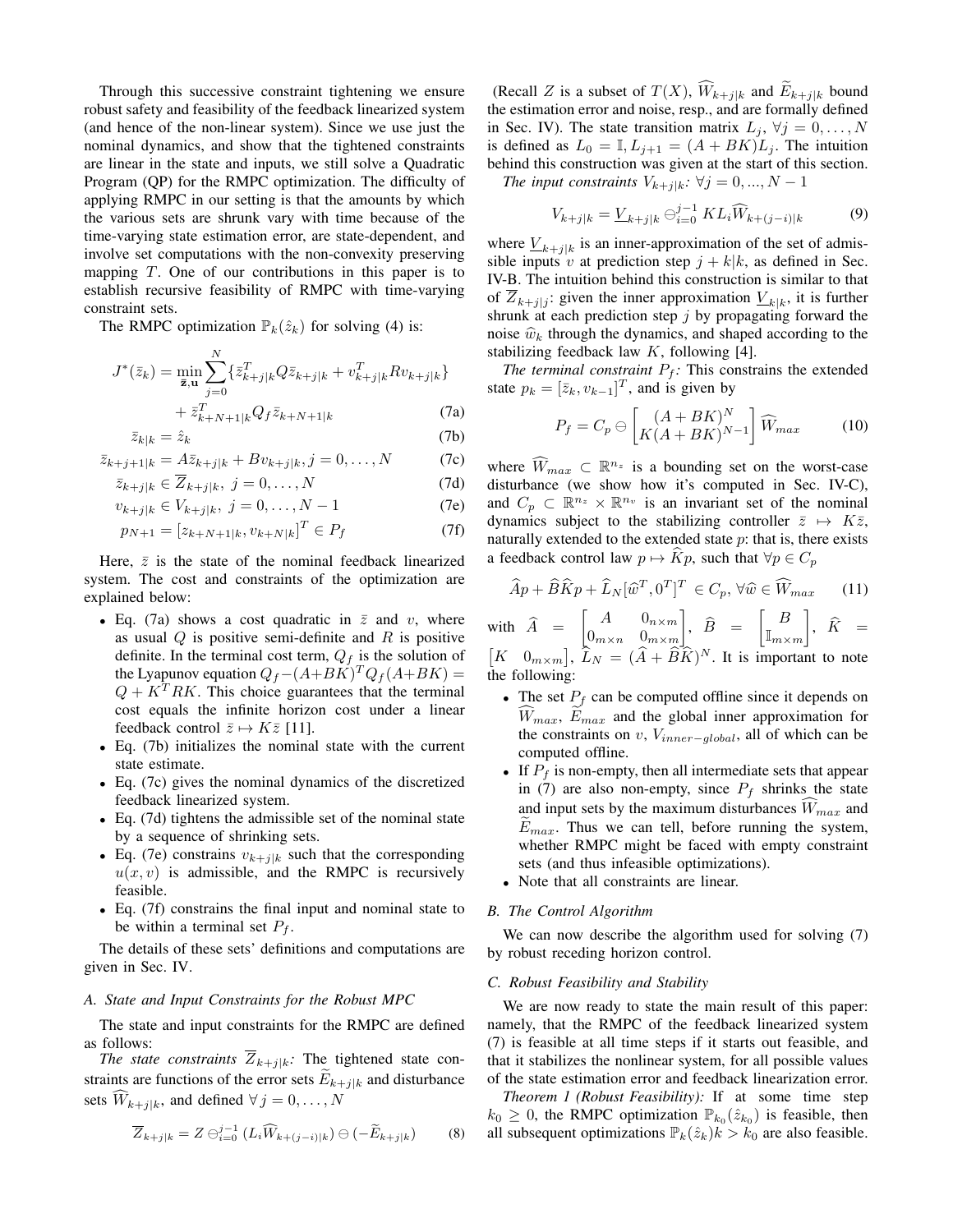Algorithm 1 RMPC via feedback linearization

**Require:** System model,  $X$ ,  $U$ ,  $E$ ,  $W$ Offline, compute: Initial safe sets  $X_0$  and  $Z$  $E_{max}$ ,  $W_{max}$   $\triangleright$  Sec. IV-C<br>  $C_p$ ,  $P_f$   $\triangleright$  Sec. III-A  $\triangleright$  Sec. III-A Online: if  $P_f = \emptyset$  then Quit else for  $k = 1, 2, ...$  do Get estimate  $\hat{x}_k$ , compute  $\hat{z}_k = T(\hat{x}_k)$ Compute  $\underline{V}_{k+j|k}$ ,  $E_{k+j|k}$ ,  $W_{k+j|k}$   $\triangleright$  Sec. IV-B Compute  $\overline{Z}_{k+j|k}$ ,  $V_{k+j|k}$  . Sec. III-A  $(v_{k|k}^*, \ldots, v_{k+N|k}^*)$  = Solution of  $\mathbb{P}_k(\hat{z}_k)$  $v_k = v_{k|k}^*$ Apply  $u_k = R(\hat{x}_k)^{-1}[b(\hat{x}_k) + v_k]$  to plant end for end if

Moreover, the nonlinear system (1) controlled by algorithm 1 and subject to the disturbances  $(E, W)$  satisfies its state and input constraints at all times  $k \geq k_0$ .

*Theorem 2 (Stability):* Given an equilibrium point  $x_e \in$  $X_0 \subset T^{-1}(Z)$  of the nonlinear dynamics (1), Algorithm 1 stabilizes the nonlinear system to an invariant set around  $x_e$ . The proofs are in the online report [9].

#### IV. SET DEFINITIONS FOR THE RMPC

Algorithm 1 and the problem  $\mathbb{P}_k(\hat{z}_k)$  (7) use a number of constraint sets to ensure recursive feasibility of the successive RMPC optimizations, namely: inner approximations of the admissible input sets  $\underline{V}_{k+j|k}$ , bounding sets for the  $(T$ mapped) estimation error  $E_{k+j|k}$ , bounding sets for the process noise  $W_{k+j|k}$ , and the largest error and noise sets  $\widetilde{E}_{max}$  and  $\widehat{W}_{max}$ . In this section we show how these sets are defined and computed. Note, our approach is an extension to [3] as: 1) we compute the feasible set for the states of the feedback linearized system under a non-trivial diffeomorpism T, 2) we compute the bounding sets for disturbances while considering estimation error and process noise, neither of which are considered in [3]. In addition, due to the presence of state-estimation error, we compute these sets using an over-approximation of the reach set, as seen in the following subsection.

Since we control the system in  $z$ -space, we need to compute a set  $Z \subset \mathbb{R}^{n_z}$  s.t.  $z \in Z \implies x = T^{-1}(z) \in$  $X$ . Moreover, to check feasibility at time 0 of the MPC optimization, we need a subset  $X_0 \subset X$  s.t.  $x \in X_0 \implies$  $z = T(x) \in Z$ . Mapping sets between z and x spaces via the arbitrary diffeomorphism  $T$  has to be done numerically, and we show how in the online report [9].

#### *A. Approximating the reach set of the nonlinear system*

First we show how to compute an outer-approximation of the j-step reach set of the nonlinear system, starting at time  $k$ ,  $\mathbf{X}_{k+j|k}$ . This is needed for computing  $\underline{V}_{k+j|k}$  and  $E_{k+j|k}$ .



Fig. 1. The outer-approximated reach sets for  $x_{k+j}$ , computed at time steps  $k, k+1$ , used to compute  $E_{k+j|k}, \underline{V}_{k+j|k}$ .

In all but the simplest systems, forward reachable sets cannot be computed exactly. To approximate them we may use a reachability tool for nonlinear systems like RTreach [12]. A reachability tool computes an outer-approximation of the reachable set of a system starting from some set  $X \subset X$ , subject to inputs from a set U, for a duration  $T \geq 0$ . Denote this approximation by  $RT_T(\mathcal{X}, U)$ , so  $x(T) \in RT_T(\mathcal{X}, U)$ for all T,  $x(0) \in \mathcal{X}$  and  $u : [0, T] \to U$ .

At time k, the state estimate  $\hat{x}_k$  is known. Therefore  $x_k =$  $\hat{x}_k - e_k \in \hat{x}_k \oplus (-E) := X_{k|k}$ . Propagating  $X_{k|k}$  forward one step through the continuous-time nonlinear dynamics yields  $X_{k+1|k}$ , which is outer-approximated by  $RT_T(X_{k|k}, U)$ . The state estimate that the system will receive at time  $k + 1$  is therefore bound to be in the set  $RT_T(X_{k|k}, U) \oplus E$ . Since  $0 \in E$ , we maintain  $X_{k+1|k} \subset RT_T(X_{k|k}, U) \oplus E$ . For  $1 \leq j \leq N$ , we define the j-step over-approximate reach set computed at time  $k$  to be

$$
\mathbf{X}_{k|k} := \hat{x}_k \oplus (-E)
$$
  

$$
\mathbf{X}_{k+j|k} := RT_T(\mathbf{X}_{k+j-1|k}, U) \oplus E \oplus (-E) \quad (12)
$$

(The reason for adding the extra  $-E$  term will be apparent in the proof to Thm. 1). Fig. 1 shows a visualization of this approach. The following holds by construction:

*Lemma 3:* For any time k and step  $j \geq 1$ ,  $X_{k+j|k} \subset$  $\mathbf{X}_{k+j|k}$ .

This construction of  $X_{k+j|k}$  permits us to prove recursive feasibility of the RMPC controller, because it causes the constraints of the RMPC problem setup at time  $k + 1$  to be consistent with the constraints of the problem setup at time k.

#### *B. Approximating the bounding sets for the input*

Given  $x \in X$ , define the set  $V(x) := \{v \in \mathbb{R}^{n_v} \mid u(x) =$  $R^{-1}(x)[b(x) + v] \in U$ . We assume that there exist functions  $v_i, v_i : X \rightarrow \mathbb{R}$  s.t. for any x,  $V(x) =$  $\{[v_1, \ldots, v_{n_v}]}^T \mid \underline{v}_i(x;U) \leq v_i \leq \mathbf{v_i}(x;U) \}$ . Because in general  $V(x)$  is not a rectangle, we work with inner and outer rectangular approximations of  $V(x)$ . Specifically, let  $X$  be a subset of  $\tilde{X}$ . Define the inner and outer bounding rectangles, respectively

$$
\underline{V}(\mathcal{X}) := \{ [v_1, \dots, v_{n_v}]^T \mid \max_{x \in \mathcal{X}} \underline{v}_i(x; U) \le v_i \le \min_{x \in \mathcal{X}} \mathbf{v}_i(x; U) \}
$$

$$
\mathbf{V}(\mathcal{X}) := \{ [v_1, \dots, v_{n_v}]^T \mid \min_{x \in \mathcal{X}} \underline{v}_i(x; U) \le v_i \le \max_{x \in \mathcal{X}} \mathbf{v}_i(x; U) \}
$$

By construction, we have for any subset  $\mathcal{X} \subset X$ 

$$
\underline{V}(\mathcal{X}) \subseteq \cap_{x \in \mathcal{X}} V(x) \subset \mathbf{V}(\mathcal{X}) \tag{13}
$$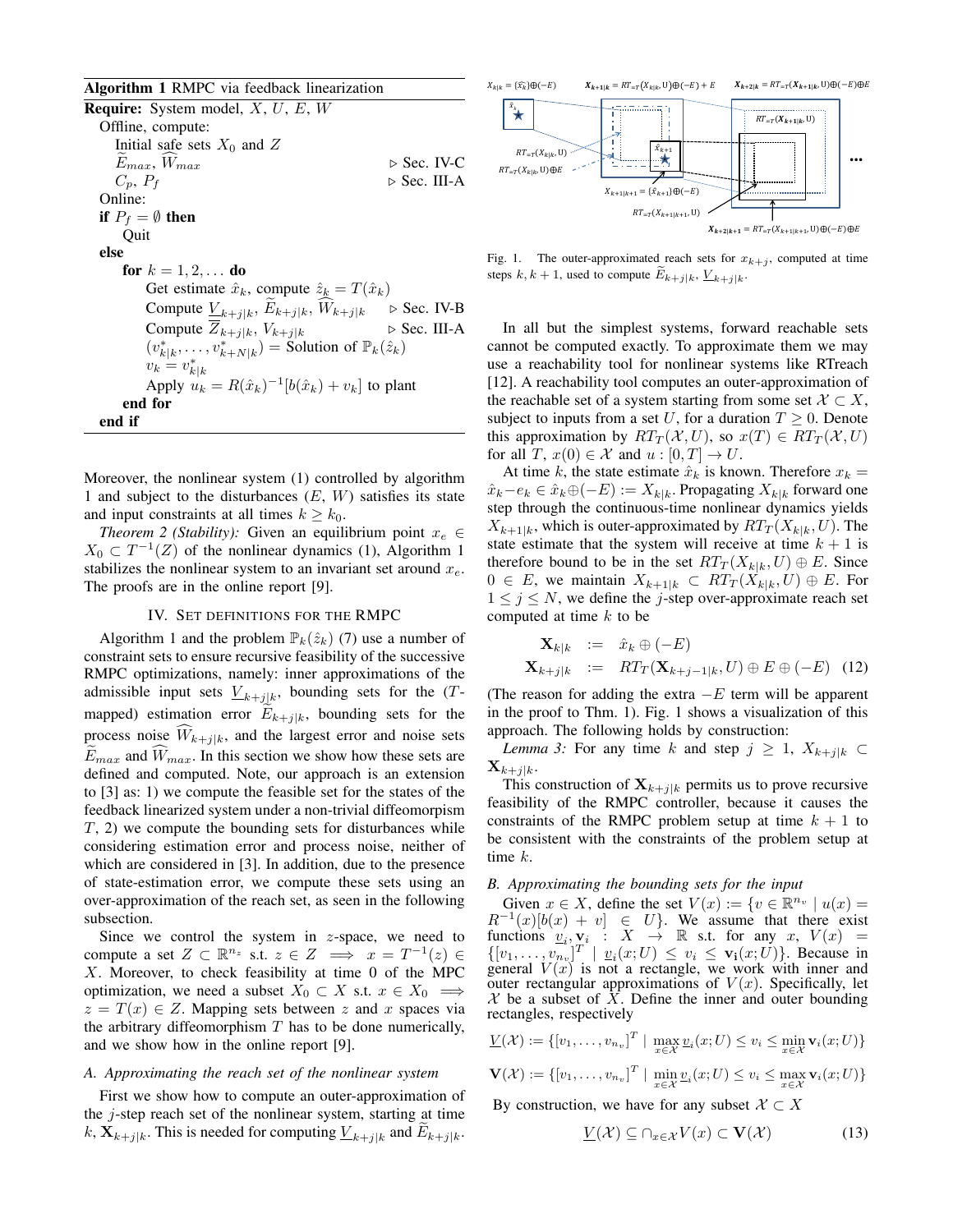

Fig. 2. Local and global inner approximations of input constraints for running example, with  $\mathbf{X}_{k+j|k} = [-\pi/4, 0] \times [-0.9666, -0.6283]$  for some k, j and  $U = [-2.75, 2.75]$ . Color in online version.

If two subsets of X satisfy  $\mathcal{X}_1 \subset \mathcal{X}_2$ , then it holds that

$$
\underline{V}(\mathcal{X}_2) \subset \underline{V}(\mathcal{X}_1), \ \mathbf{V}(\mathcal{X}_1) \subset \mathbf{V}(\mathcal{X}_2) \tag{14}
$$

We can compute:

$$
\underline{V}_{k+j|k} = \underline{V}(\mathbf{X}_{k+j|k}), \ \underline{V}_{inner-global} = \underline{V}(X) \tag{15}
$$

In practice we use interval arithmetic to compute these sets since  $X_{k+j|k}$  and U are hyper-intervals. Fig. 2 shows these sets for the running example.

#### *C. Approximating the bounding sets for the disturbances*

We will also need to define containing sets for the state estimation error in z space: recall that  $\hat{z}_k = T(\hat{x}_k) = T(x_k + \hat{z}_k)$  $e_k$ ). We use a Taylor expansion (and the remainder theorem)

$$
\hat{z}_k = T(x_k) + \underbrace{\frac{dT}{dx}(x_k)}_{M(x_k)} e_k + \underbrace{\frac{1}{2}e_k^T \frac{d^2T}{dx^2}(c)e_k}_{r_k(c)}, c \in x_k + E
$$
\n
$$
= T(x_k) + M(x_k)e_k + r_k(c), c \in x_k + E
$$
\n
$$
= T(x_k) + h_k + r_k(c), c \in x_k + E
$$

The remainder term  $r_k(c)$  is bounded in the set  $\bigcup_{c \in \{x_k\} \oplus E} \frac{1}{2} e^T \frac{d^2 T}{dx^2}(c) e$ . Thus when setting up  $\mathbb{P}_k(\hat{z}_k)$ , at the j<sup>th</sup> step,  $r_{k+j|k} \in D_{k+j|k} := \bigcup_{c \in \mathbf{X}_{k+j|k} \oplus E} \frac{1}{2} e^{T} \frac{d^{2} T}{dx^{2}}(c) e$ , where  $X_{k+j|k}$  is the reach set computed in (12).

The error  $h_k$  lives in  $\bigcup_{x \in X_k, e \in E} M(x)e$ . Thus when setting up  $\mathbb{P}_k(\hat{z}_k)$ , the error  $h_{k+j|k}$  lives in  $\bigcup_{x\in\mathbf{X}_{k+j|k}} M(x)E$ . Finally the rectangular over-approximation of this set is

$$
H_{k+j|k} = \{ h \mid \sum_{\ell=1}^{n_x} \min_{x \in \mathbf{X}_{k+j|k}, e \in E} M_{i\ell}(x) e(\ell) \le h(i)
$$

$$
\le \sum_{\ell=1}^{n_x} \max_{x \in \mathbf{X}_{k+j|k}, e \in E} M_{i\ell}(x) e(\ell) \} \quad (16)
$$

where  $M_{i\ell}$  is the  $(i, \ell)$ <sup>th</sup> element of matrix M and  $h(\ell)$  is the  $\ell^{th}$  element of h.

Therefore the state estimation error  $h_{k+j|k} + r_{k+j|k}$  is bounded in the set  $H_{k+j|k} \oplus D_{k+j|k}$ . In the experiments we ignore the remainder term  $D_{k+j|k}$  based on the observation that  $e_k$  is small relative to the state  $x_k$ . Thus we use:

$$
E_{k+j|k} = H_{j+k|j} \tag{17}
$$

*Example 2:* For the running example (6), we have  $M =$  $[1, 0; 0, \cos(x_2)]$ . If the estimation error e (in radians) is bounded in  $E = \{e \mid ||e||_{\infty} \le 0.0227\}$ , then the relative linearization error, averaged over several realizations of the error, is less than  $2 \cdot 10^{-3}$ . . . . . . . . . . . . . . . . . . □

We also need to calculate containing sets for the process noise  $\hat{w}$ . Recall that for all  $k, j, \hat{z}_{k+j+1} = A\hat{z}_{k+j} + Bv_k +$  $\widehat{w}_{k+j+1}$ . Therefore

$$
\widehat{w}_{k+j+1} \in \widehat{W}_{k+j+1|k} := W \oplus \widetilde{E}_{k+j+1|k} \oplus (-A\widetilde{E}_{k+j|k}) \tag{18}
$$

We also define the set  $\widetilde{E}_{max}$ , which is necessary for the terminal constraints of Eq. (10).  $E_{max}$  represents the worst case bound on the estimation error  $\tilde{e}_k$ , and is computed similar to Eq.  $(16)$ , but over the entire set X.

 $W_{max}$  is then defined as:

$$
\widehat{W}_{max} = W \oplus \tilde{E}_{max} \oplus (-A\tilde{E}_{max})
$$
\n
$$
V. EXPERIMENTS
$$
\n(19)

We evaluate our approach on a 4D flexible joint manipulator and a simple 2-state example (in the online technical report [9]). We implemented the RMPC controller of Alg. 1 in MATLAB The set computations were done using the MPT Toolbox [13], and the invariant set computations using the Matlab Invariant Set Toolbox [14]. The reachability computations for  $X_{k+j|k}$  were performed on the linear dynamics and mapped back to  $x$ -space. The RMPC optimizations were formulated in CVX [15] and solved by Gurobi [16].

#### *A. Single link flexible joint manipulator*

We consider the single link flexible manipulator system  $S$ , also used in [8] and [17] whose dynamics are given by:

$$
S: \begin{bmatrix} \dot{x}_1 \\ \dot{x}_2 \\ \dot{x}_3 \\ \dot{x}_4 \end{bmatrix} = \begin{bmatrix} x_2 \\ -\frac{mgl}{I} \sin(x_1) - \frac{\sigma}{I} (x_1 - x_3) \\ x_4 \\ \frac{\sigma}{J} (x_1 - x_3) \end{bmatrix} + \begin{bmatrix} 0 \\ 0 \\ 0 \\ \frac{1}{J} \end{bmatrix} u
$$

This models a system where a motor, with an angular moment of inertia  $J = 1$ , is coupled to a uniform thin bar of mass  $m = 1/g$ , length  $l = 1m$  and moment of inertia  $I = 1$ , through a flexible torsional string with stiffness  $\sigma = 1$  and  $g = 9.8ms^{-2}$ . States  $x_1$  and  $x_2$  are the angles of the bar and motor shaft in radians, respectively, and  $x_3, x_4$  are their respective rotational speeds in radians/sec. The safe set is the box  $X = [-\pi/4, \pi/4] \times [-\pi/4, \pi/4] \times [-\pi, \pi] \times [-\pi, \pi]$ . The input torque u is bounded in  $U = [\underline{u}, \overline{u}] = [-10, 10]N$ . m. The estimation error  $e = \hat{x} - x$  is bounded in  $E =$  $[-\pi/180, \pi/180]^4 \in \mathbb{R}^4$  and  $W = [-10^{-3}, 10^{-3}]^4 \in \mathbb{R}^4$ . The diffeomorphism  $T$  is given by:

$$
z = T(x) = \begin{bmatrix} x_1 \\ x_2 \\ \frac{-mgl}{I} \sin(x_1) - \frac{\sigma}{I}(x_1 - x_3) \\ \frac{mgl}{I} x_2 \cos(x_1) - \frac{\sigma}{I}(x_2 - x_4) \end{bmatrix}
$$

The input to the feedback linearized system is given by  $v = \beta u + \alpha(x)$  where  $\beta = \frac{\sigma}{IJ}$  and  $\alpha(x) = \frac{mgl}{I}x_2^2 sin(x_1) +$  $\frac{\sigma^2}{IJ}(x_1-x_3)-\left(\frac{mgl}{I}cos(x_1)-\frac{\sigma}{I}\right)\left(\frac{mgl}{I}sin(x_1)+\frac{\sigma}{I}(x_1-x_3)\right)$ The feedback linearized system  $S_{fl}$  has the dynamics:  $\dot{z}_1$  =  $z_2, \dot{z_2} = z_3, \dot{z_3} = z_4, \dot{z_4} = v.$